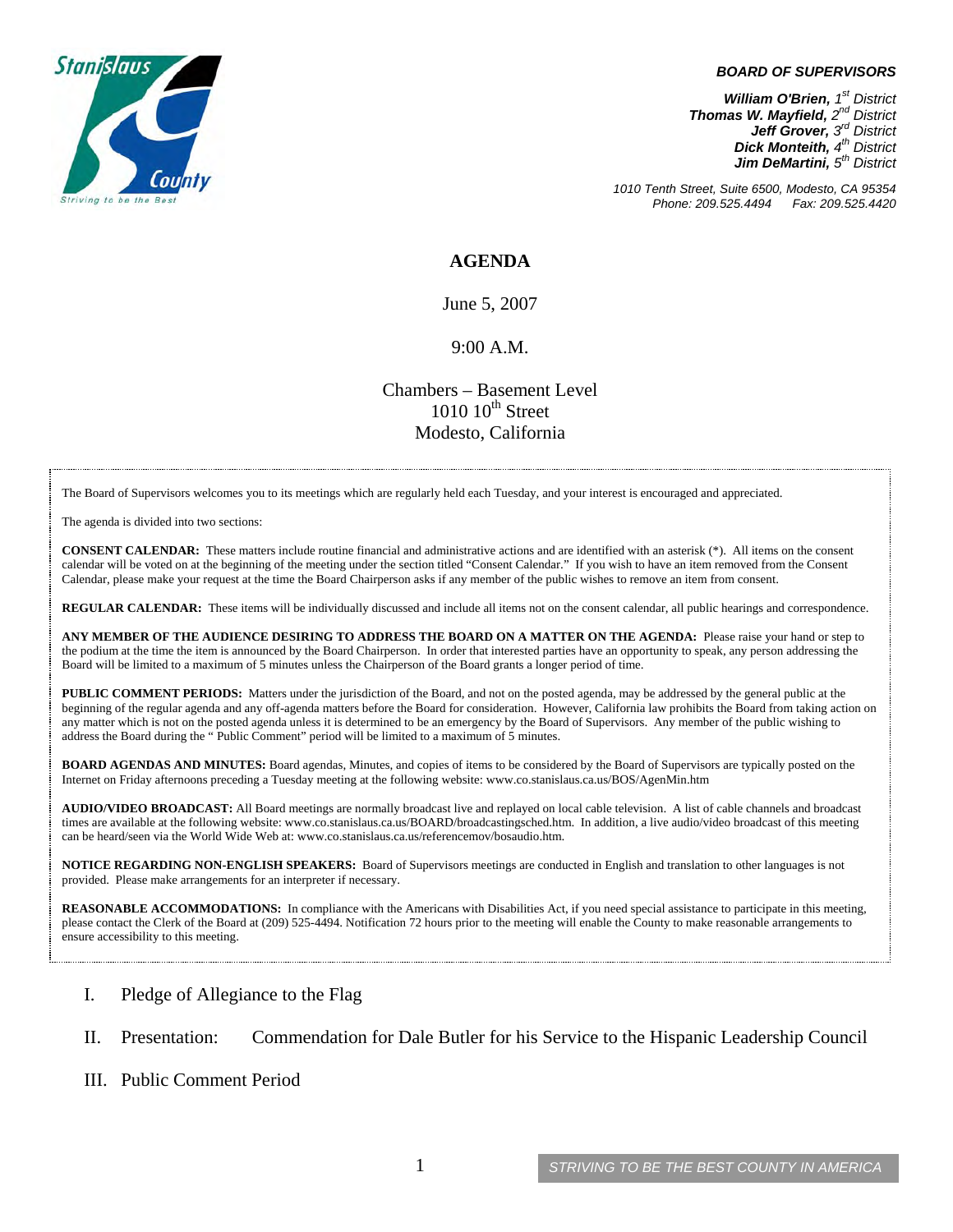## IV. Consent Calendar

## V. Agenda Items

- A. Miscellaneous
- \* 1. Approval of the Minutes for May 22, 2007 ([View Item\)](http://www.co.stanislaus.ca.us/bos/minutes/2007/min05-22-07.pdf)
- \* 2. Approval to Adopt and Waive the Second Reading of Ordinances:
	- a. C.S. 997 to Amend Section 11.04.060 of the Stanislaus County Code by Adding a Speed Zone on Cogswell Road in the Hickman Area ([View Item\)](http://www.co.stanislaus.ca.us/bos/agenda/2007/20070605/A02a.pdf)
	- b. C.S. 998 adding Chapter 9.86 to the Stanislaus County Code to regulate Medical Marijuana Dispensaries ([View Item\)](http://www.co.stanislaus.ca.us/bos/agenda/2007/20070605/A02b.pdf)
- \* 3. Acceptance of the Resignations of:
	- a. Lee Means, James Enochs, Tom Changnon, Martin Peterson, A. R. Rich Chubon and John Patrick O'Brien from the Stanislaus County Children's Council ([View Item\)](http://www.co.stanislaus.ca.us/bos/agenda/2007/20070605/A03a.pdf)
	- b. Steve Prevostini from the Patterson Irrigation District Board of Directors ([View Item\)](http://www.co.stanislaus.ca.us/bos/agenda/2007/20070605/A03b.pdf)
- \* 4. Approval to Update the Roster for the In-Home Supportive Services Advisory Committee ([View Item\)](http://www.co.stanislaus.ca.us/bos/agenda/2007/20070605/A04.pdf)
- \* 5. Approval of Appointments of:
	- a. Colleen McSorley to the Stanislaus County Free Library Advisory Board ([View Item\)](http://www.co.stanislaus.ca.us/bos/agenda/2007/20070605/A05a.pdf)
	- b. Margaret Randazza, Jeff Foster, Brad Hawn, Steve Ward and James Aja to the Stanislaus Economic Development and Workforce Alliance Board ([View Item\)](http://www.co.stanislaus.ca.us/bos/agenda/2007/20070605/A05b.pdf)
	- c. Niamh Harrington, M.D. to the Emergency Medical Services Committee ([View Item\)](http://www.co.stanislaus.ca.us/bos/agenda/2007/20070605/A05c.pdf)
- \* 6. Approval of a Commendation for:
	- a. Kenneth Willmarth Upon his Retirement from the University of California Cooperative Extension in Stanislaus County ([View Item\)](http://www.co.stanislaus.ca.us/bos/agenda/2007/20070605/A06a.pdf)
	- b. Police Chief Brady Upon his Retirement from the City of Newman ([View Item\)](http://www.co.stanislaus.ca.us/bos/agenda/2007/20070605/A06b.pdf)
- \* 7. Approval to Adopt the Conflict of Interest Code for the Modesto-Ceres Fire Protection Agency Joint Powers Authority ([View Item\)](http://www.co.stanislaus.ca.us/bos/agenda/2007/20070605/A07.pdf)
- \* 8. Approval to Proclaim the Week of June 25, 2007 as Family Services Specialist Recognition Week ([View Item\)](http://www.co.stanislaus.ca.us/bos/agenda/2007/20070605/A08.pdf)
- \* 9. Approval of Request from the Mid-Valley Water Ski Club for Exclusive Use of the Modesto Reservoir Back Dam Area on Monday and Wednesdays from June 25 through August 1, 2007 for Junior Development Team Program ([View Item\)](http://www.co.stanislaus.ca.us/bos/agenda/2007/20070605/A09.pdf)
- \* 10. Approval of Request from Mid-Valley Water Ski Club for Exclusive Use of the Modesto Reservoir Back Dam Area for the Disabled Clinics, Police Activities League Team and NSL Tournament ([View Item\)](http://www.co.stanislaus.ca.us/bos/agenda/2007/20070605/A10.pdf)
- \* 11. Approval of Request from the Rotary Club of Salida for Use of Salida Park for a Music Concert in the Park on August 2, 2007 and September 6, 2007 ([View Item\)](http://www.co.stanislaus.ca.us/bos/agenda/2007/20070605/A11.pdf)
- \* 12. Approval to Authorize the Chairman of the Stanislaus County Board of Supervisors to Sign in Support the Property Owner Assessment Ballots for the Hughson Fire Protection District for those Properties Owned by Stanislaus County ([View Item\)](http://www.co.stanislaus.ca.us/bos/agenda/2007/20070605/A12.pdf)
- \* 13. Approval to Set a Public Hearing on June 26, 2007, at 9:25 a.m., to Consider an Appeal of the Planning Commission's Denial of Variance Application No. 2006-03 and Lot Line Adjustment Application No. 2006-47 – Hardister ([View Item\)](http://www.co.stanislaus.ca.us/bos/agenda/2007/20070605/A13.pdf)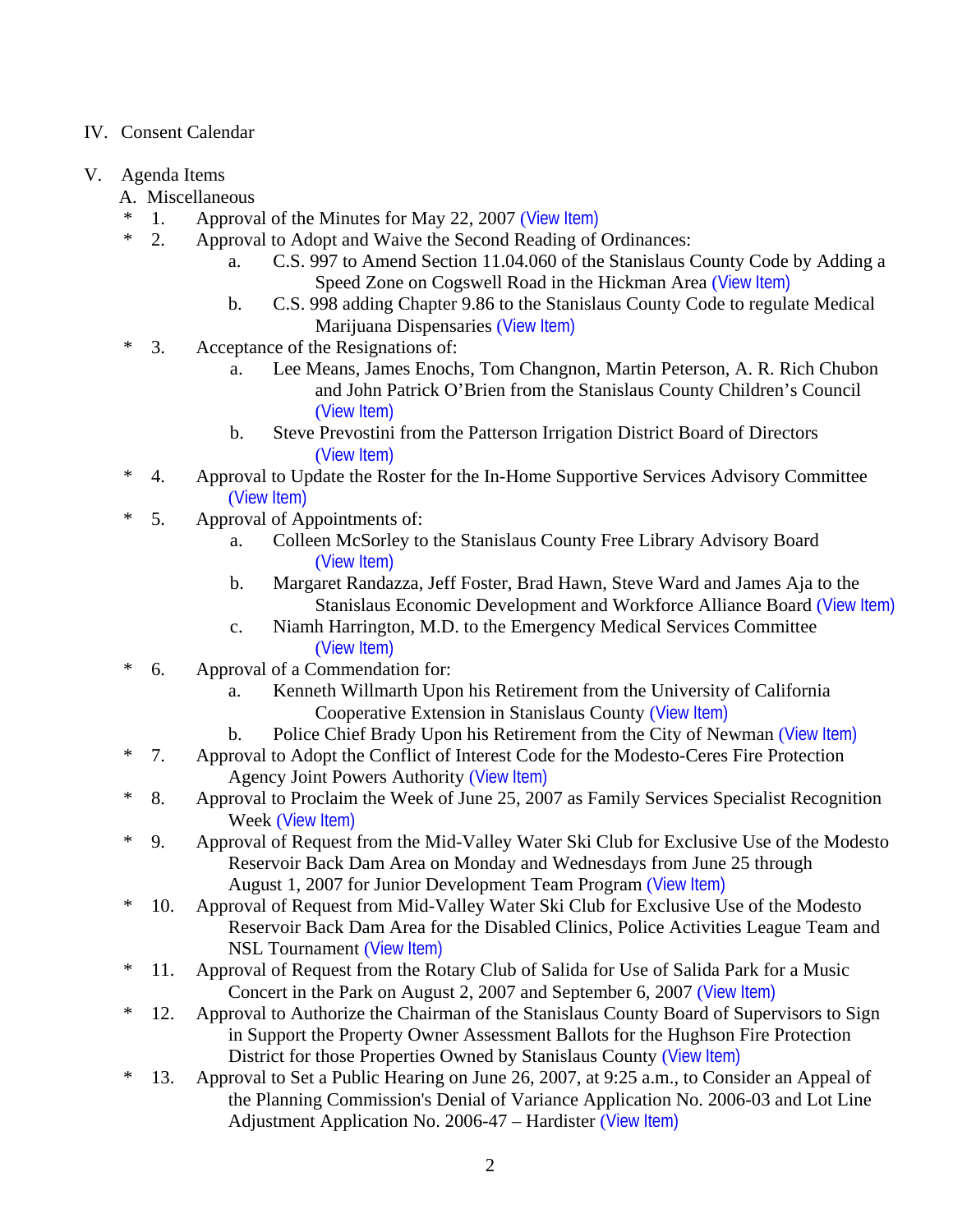- \* 14. Approval to Proclaim July 18, 2007 as Motorcycle and Scooter Ride to Work Day in Stanislaus County (View Item)
- B. Chief Executive Office
- \* 1. Approval to Purchase a Used Forklift for Use at the Stanislaus County Agricultural Center ([View Item\)](http://www.co.stanislaus.ca.us/bos/agenda/2007/20070605/B01.pdf)
- \* 2. Approval to Enter Into a Multi-Year Agreement between Behavioral Health and Recovery Services and the State Department of Alcohol and Drug Programs for the Provision of Alcohol and Drug Services for Fiscal Year 2007-2008 through Fiscal Year 2009-2010 - Behavioral Health and Recovery Services ([View Item\)](http://www.co.stanislaus.ca.us/bos/agenda/2007/20070605/B02.pdf)
- \* 3. Approval of Renovation and Furnishings for the Kitchen in Building 4 at Behavioral Health and Recovery Services, 800 Scenic Drive, Modesto for Use as Part of the Consumer and Family Member Employment and Empowerment Center - Behavioral Health and Recovery Services ([View Item\)](http://www.co.stanislaus.ca.us/bos/agenda/2007/20070605/B03.pdf)
- \* 4. Approval to Accept Additional State Substance Abuse Crime Prevention Act (SACPA) and Drug Court Funding of \$97,149 for Alcohol and Drug Programs - Behavioral Health and Recovery Services ([View Item\)](http://www.co.stanislaus.ca.us/bos/agenda/2007/20070605/B04.pdf)
- \* 5. Approval to Submit and Accept if Awarded the 2007 Edward Byrne Memorial Justice Assistance Grant Application to Bureau of Justice Assistance to Enhance Criminal Justice Processes for Sheriff and Probation - Chief Executive Office ([View Item\)](http://www.co.stanislaus.ca.us/bos/agenda/2007/20070605/B05.pdf)
- \* 6. Approval of an Amended Agreement with AASK America, dba ADOPT A SPECIAL KID for Providing a Specialty Camp for Post Adoption Families - Community Services Agency ([View Item\)](http://www.co.stanislaus.ca.us/bos/agenda/2007/20070605/B06.pdf)
- \* 7. Approval to Authorize the Department of Parks and Recreation to Enter into an Agreement with the Yahi Bowmen (Archery Club) for the Purpose of Using and Maintaining the Field Archery Range at Modesto Reservoir - Parks and Recreation ([View Item\)](http://www.co.stanislaus.ca.us/bos/agenda/2007/20070605/B07.pdf)
- \* 8. Approval of the Appointment of a Psychiatric Nurse II at Step 5 of the Salary Range Behavioral Health and Recovery Services ([View Item\)](http://www.co.stanislaus.ca.us/bos/agenda/2007/20070605/B08.pdf)
	- 9. Approval of the First Quarter Status Report and Recommendations for the 12-Month Exclusive Negotiation with PCCP West Park, a Master Developer Preparing a Reuse Project Description and Proposal at the Former Crows Landing Air Facility and Adjacent Properties located on the West Side of Stanislaus County ([View Item\)](http://www.co.stanislaus.ca.us/bos/agenda/2007/20070605/B09.pdf)
- C. Department of Public Works
- \* 1. Approval to Consider and Adopt a Resolution of Necessity to Acquire Real Property or Interest in Real Property by Eminent Domain for the State Route 219 Widening Project, Parcel Owner Ronald J. Malik, et ux, APN: 078-013-006 ([View Item\)](http://www.co.stanislaus.ca.us/bos/agenda/2007/20070605/C01.pdf)
- \* 2. Approval of the Subdivision Improvement Agreement and the Filing and Recording of the Final Map for Vesting Tentative Map No. 2002-04 - Schutz Subdivision (in east Oakdale Area) ([View Item\)](http://www.co.stanislaus.ca.us/bos/agenda/2007/20070605/C02.pdf)
- \* 3. Approval of the Subdivision Improvement Agreement, an Additional Agreement with Stanislaus Development, LLC, and the Filing and Recording of the Final Map for Vesting Tentative Map No. 2001-04 - Hillsborough Estates Subdivision Unit No. 2 (in East Oakdale Area) ([View Item\)](http://www.co.stanislaus.ca.us/bos/agenda/2007/20070605/C03.pdf)
- \* 4. Approval to Adopt the Mitigated Negative Declaration for Stanislaus County Intersection Improvements at Geer Road and Whitmore Avenue ([View Item\)](http://www.co.stanislaus.ca.us/bos/agenda/2007/20070605/C04.pdf)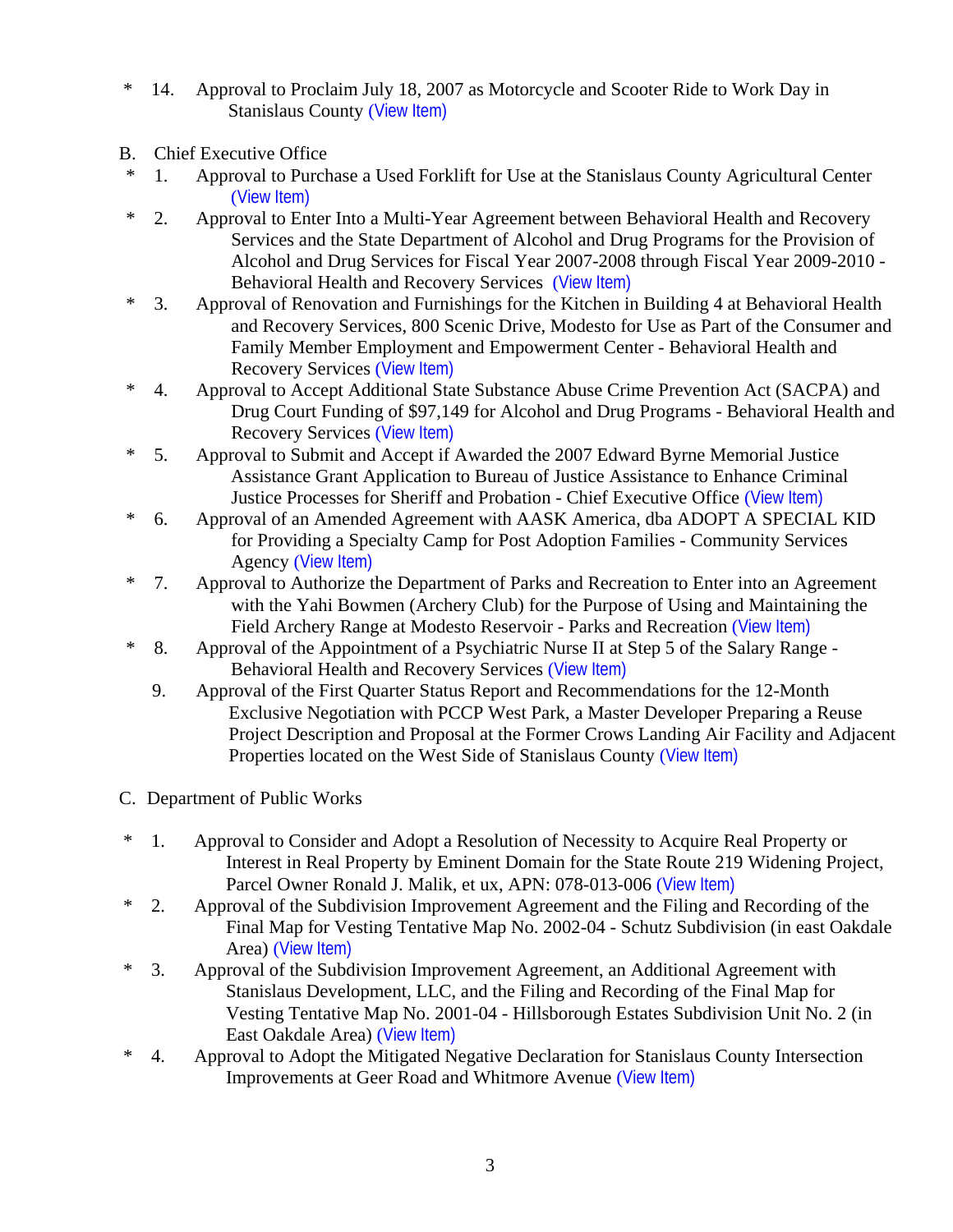- D. Department of Planning and Community Development
- \* 1. Approval to Authorize Stanislaus County to Continue Participation with the City of Turlock in a HOME Investment Partnership Consortium ([View Item\)](http://www.co.stanislaus.ca.us/bos/agenda/2007/20070605/D01.pdf)
- E. County Counsel
- VI. Scheduled Matters
	- 9:15 a.m. Public Hearing to Consider the Appeal of the Planning Commission's Decision to Deny the Appeal of Staff Approval Application No. 2007-09 and Lot Line Adjustment Application No. 2006-45 - Cilion, Inc. Ethanol Facility ([View Item\)](http://www.co.stanislaus.ca.us/bos/agenda/2007/20070605/PH915.pdf)

# VII. Correspondence

- 1. This Board has received three letters from the Governor's Office of Emergency Services regarding the U.S. Department of Agriculture's granting of a Secretarial disaster designation declaring for Stanislaus County and other Counties as primary and their contiguous Counties due to agriculture losses caused by the combined effects of drought and freezing temperatures that began October 15, 2006 and continuing. (Recommendation: Refer to the Chief Executive Office - Office of Emergency Services and the Agricultural Commissioner and Sealer of Weights and Measures.) ([View Item\)](http://www.co.stanislaus.ca.us/bos/agenda/2007/20070605/Corr01.pdf)
- 2. This Board has received three letters from the Governor's Office of Emergency Services regarding the U.S. Small Business Administration declaration of Stanislaus County and other Counties as primary and their contiguous Counties as disaster areas as a result of the USDA disaster designation due to agriculture losses caused by the combined effects of drought and freezing temperatures that began October 15, 2006 and continuing. (Recommendation: Refer to the Chief Executive Office - Office of Emergency Services and the Agricultural Commissioner and Sealer of Weights and Measures.) ([View Item\)](http://www.co.stanislaus.ca.us/bos/agenda/2007/20070605/Corr02.pdf)
- 3. This Board has received a letter from the U.S. Department of Housing and Urban Development regarding the disposal of the Riverbank Army Ammunition Plant. (Recommendation: Refer to the Department of Planning and Community Development and the Chief Executive Officer.) ([View Item\)](http://www.co.stanislaus.ca.us/bos/agenda/2007/20070605/Corr03.pdf)
- 4. This Board has received a letter from the State of California Fish and Game Commission regarding a notice of public hearing on the proposed regulatory action relating to the Upland Game Bird Hunting. (Recommendation: Refer to the Department of Parks and Recreation and the Fish and Wildlife Committee.) ([View Item\)](http://www.co.stanislaus.ca.us/bos/agenda/2007/20070605/Corr04.pdf)
- 5. This Board has received a letter from the California Department of Forestry and Fire Protection regarding public hearings on the proposed rulemaking for Fire Hazard Severity Zones, 2007. (Recommendation: Refer to the Chief Executive Office - Office of Emergency Services.) ([View Item\)](http://www.co.stanislaus.ca.us/bos/agenda/2007/20070605/Corr05.pdf)
- 6. This Board has received a letter from the U.S. Department of Homeland Security FEMA regarding levees that are accredited on the effective Flood Insurance Rate Map (FIRM) and in the effective Flood Insurance Study (FIS) report for the unincorporated areas of Stanislaus County. (Recommendation: Refer to the Department of Public Works and to the Chief Executive Office - Office of Emergency Services.) ([View Item\)](http://www.co.stanislaus.ca.us/bos/agenda/2007/20070605/Corr06.pdf)